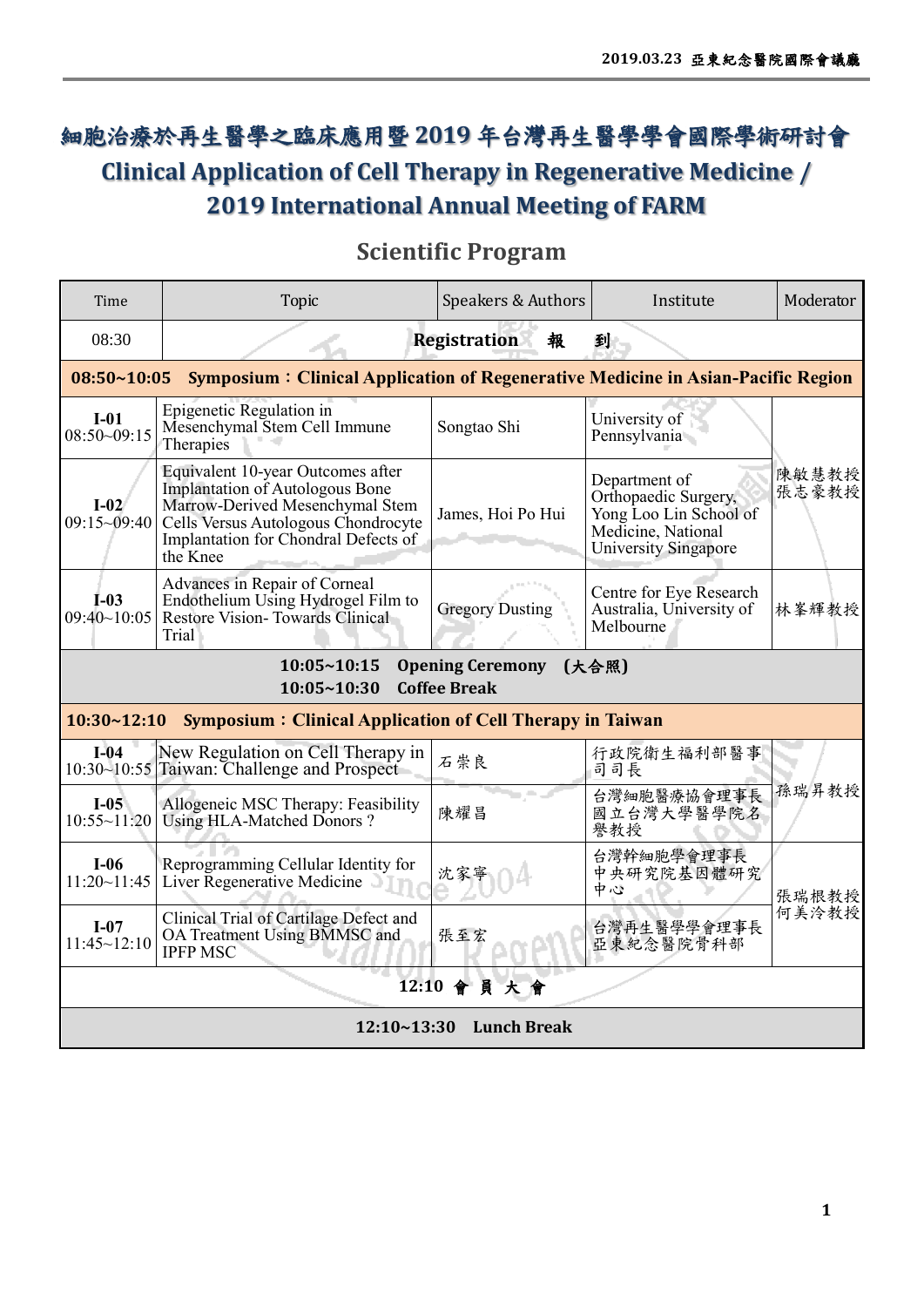| Time                                                                                    | <b>Topic</b>                                                                                                                | Speakers & Authors       | Institute                                                                                            | Moderator      |  |
|-----------------------------------------------------------------------------------------|-----------------------------------------------------------------------------------------------------------------------------|--------------------------|------------------------------------------------------------------------------------------------------|----------------|--|
| 13:30~15:35<br><b>Symposium: Clinical Application of Regenerative Medicine in Korea</b> |                                                                                                                             |                          |                                                                                                      |                |  |
| $I-08$<br>$13:30 - 13:55$                                                               | Overview of Korean Regenerative<br>Medicine: Commercial Development<br>and Ecosystem                                        | So Ra Park               | Inha University School of<br>Medicine<br>Strategic Center for<br>Regenerative Medicine               | 劉華昌教授          |  |
| $I-09$<br>$13:55~-14:20$                                                                | <b>Current Status of Treatment of</b><br>Cartilage Defect in OA Knee in Korea                                               | Eun-Kyoo Song            | Department of<br>Orthopedic Surgery,<br>Chonnam National<br>University Bitgoeul<br>Hospital          | 胡育誠教授          |  |
| $I-10$<br>14:20~14:45                                                                   | Gene-cell Therapy to Treat<br>Osteoarthritis                                                                                | Gun-Il Im                | Research Institute for<br><b>Integrative Biomedical</b><br>Engineering, Dongguk<br>University, Korea | 陳志華教授<br>黄玲惠教授 |  |
| $I-11$<br>14:45~15:10                                                                   | Fabrication of an Injectable<br><b>Engineered Cartilage Using Fetal</b><br><b>Chondrogenic Progenitors</b>                  | Bryan Choi               | Inha University School of<br>Medicine                                                                |                |  |
| $I-12$<br>$15:10 - 15:35$                                                               | Bioengineering of Vascular Graft                                                                                            | Soo Hyun Kim             | <b>Biomaterials Research</b><br>Center, Korea Institute of<br>Science & Technology                   | 王兆麟教授          |  |
|                                                                                         | 15:35~16:00                                                                                                                 | <b>Coffee Break</b>      |                                                                                                      |                |  |
| 16:00~16:50                                                                             | <b>Symposium: Clinical Application of Cell Therapy: Regulation and Industry</b>                                             |                          |                                                                                                      |                |  |
| $I-13$<br>16:00~16:25                                                                   | Considerations for the Design of<br>Clinical Trials of Cellular Therapy<br>Products                                         | 湯依寧                      | Regulatory Science,<br>Center for Drug<br>Evaluation, Taiwan                                         | 詹益聖教授          |  |
| $I-14$<br>$16:25 \sim 16:50$                                                            | Development and Clinical<br><b>Application of Regenerative Medical</b><br>Products by Japan Tissue Engineering<br>Co., Ltd. | 篠原力<br>Chikara Shinohara | Japan Tissue Engineering<br>Co., Ltd.                                                                | 林泰元教授          |  |
| 16:50~17:20 產業論壇                                                                        |                                                                                                                             |                          |                                                                                                      |                |  |
| $B-01$<br>16:50~17:05                                                                   | The Clinical Experiences of<br>Fibroblast Cell Therapy                                                                      | 陳彥聰<br>$\angle$ V $\vee$ | 瑪旺幹細胞醫學生物科<br>技股份有限公司                                                                                | 王至弘教授          |  |
| $B-02$<br>17:05~17:20                                                                   | Prospects and Trends of Immune Cell<br>Therapy                                                                              | 張順浪<br>(Alarng Chang)    | 基亞生物科技股份有限<br>公司                                                                                     | 方旭偉教授          |  |
| 壁報競賽頒獎                                                                                  |                                                                                                                             |                          |                                                                                                      |                |  |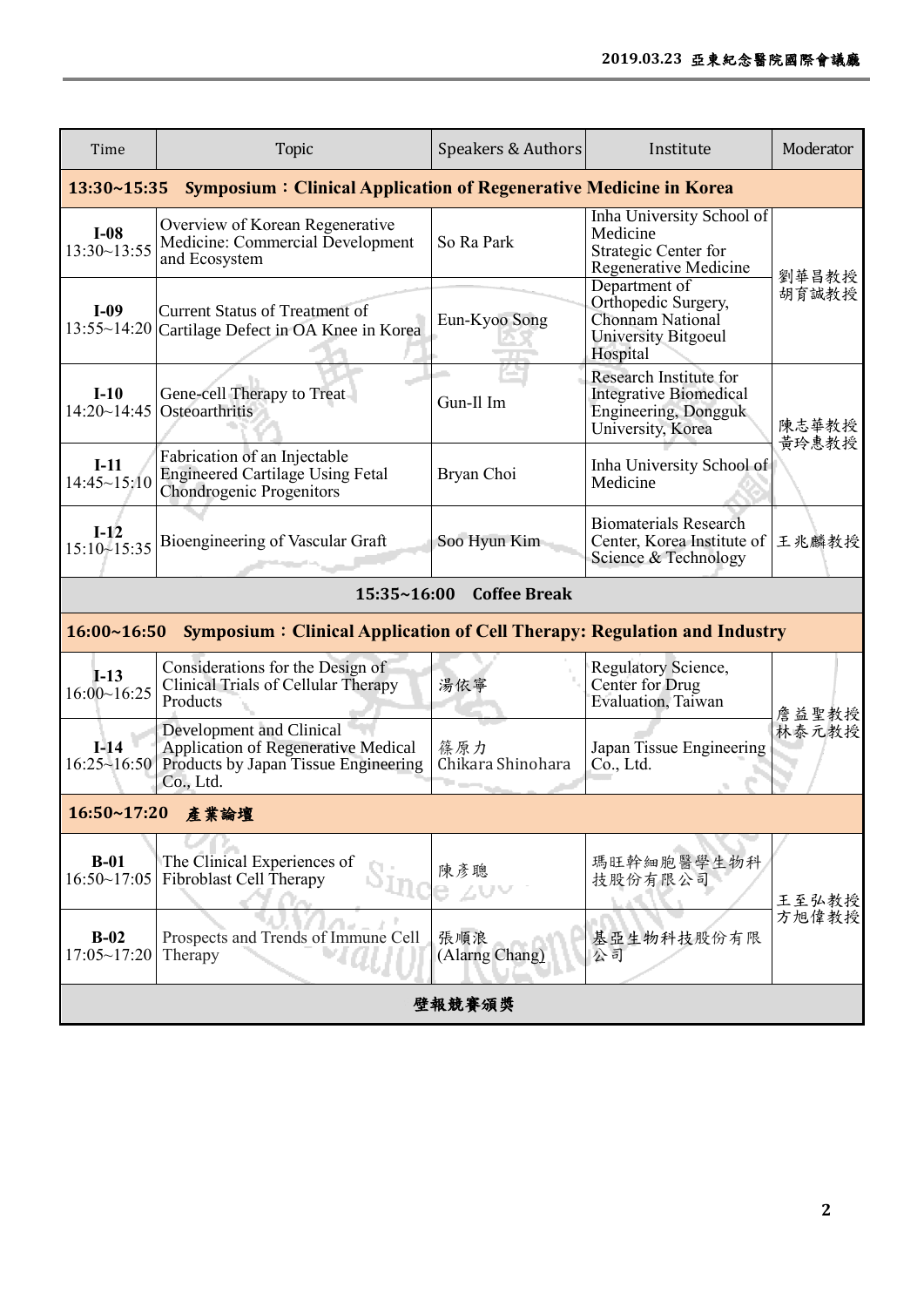## 壁報 **Poster**

評審委員:林頌然教授、曾靖孋教授 壁報論文解說時段:13:00~14:00。

| No.    | Topic                                                                                                                                                                                             | Authors                                                                                                                                                                                                                                                                  | Institute                                                                                        |
|--------|---------------------------------------------------------------------------------------------------------------------------------------------------------------------------------------------------|--------------------------------------------------------------------------------------------------------------------------------------------------------------------------------------------------------------------------------------------------------------------------|--------------------------------------------------------------------------------------------------|
| $P-01$ | Therapeutic effect of Artificial Tears containing<br>Bletilla striata Polysaccharide (BSP) in the<br>Management of Dry Eye Syndrome                                                               | Minal Thacker<br>Chih-Yen Chang<br>Feng-Huei Lin*                                                                                                                                                                                                                        | National Taiwan University,<br>Graduate Institute of Biomedical<br>Engineering                   |
| $P-02$ | Multilayer Hair Sphere for Epithelium-<br>Mesenchyme Interaction During Hair<br>Neogenesis                                                                                                        | 賴正偉1* 黃子婕2*<br>吳佳慶 1,2,3                                                                                                                                                                                                                                                 | 國立成功大學生物醫學工程學系<br>國立成功大學基礎醫學研究所 <sup>2</sup><br>國立成功大學細胞生物與解剖<br>學研究所3                           |
| $P-03$ | Tissue-specific Interactions of Human<br>Mesenchymal Stem Cells (hMSCs) in<br>Modulating Peripheral B Lymphocytes<br>Differentiation                                                              | 李瑋 1,2<br>王麗姿3<br>徐珮茹2李雨薇2<br>劉柯俊4顏伶汝2<br>嚴孟祿3                                                                                                                                                                                                                           | 國防醫學院生命科學研究所1<br>國家衛生研究院細胞與系統醫<br>學研究所再生醫學研究組2<br>國立台灣大學醫學院婦產科3<br>國家衛生研究院癌症研究所4                 |
| $P-04$ | Adipose-derived Stem Cells-Modulated<br>Dendritic Cells tolerogenicityis is Associated<br>with Notch Pathway                                                                                      | 王育婍<br>陳榮富<br>郭耀仁                                                                                                                                                                                                                                                        | 高雄醫學大學外科部整形外科                                                                                    |
| $P-05$ | Ex vivo Expansion of CD34+ Cells from Non-<br><b>GCSF Mobilized Peripheral Blood Stem Cells</b>                                                                                                   | 楊秉恆 1,2,3<br>陳德福 <sup>1</sup> 蕭懿 <sup>1</sup><br>蕭嘉陽1                                                                                                                                                                                                                    | 國防醫學院醫學科學研究所<br>三軍總醫院病理部血庫中心2<br>三軍總醫院病理部臨床病理科 <sup>3</sup>                                      |
| $P-06$ | <b>CRISPR-based Activation of Endogenous</b><br>Neurotrophic Genes in Adipose Stem Cell Sheet<br>to Stimulate Peripheral Nerve Regeneration                                                       | Mu-Nung Hsu <sup>1, §</sup><br>Han-Tsung Liao <sup>2, §</sup> ,<br>Vu Anh Truong <sup>1</sup> ,<br>Kai-Lun Huang <sup>1</sup> ,<br>Fu-Jen Yu <sup>1</sup> , Hwei-<br>Hsien Chen <sup>3</sup> ,<br>Nguyễn Thị Kiều<br>Nuong <sup>1</sup> ,<br>Yu-Chen Hu <sup>1,4,*</sup> | 國立清華大學化學工程系1<br>桃園長庚紀念醫院整形外科2<br>國家衛生研究院神經及精神醫<br>學研究中心3<br>國立清華大學 前瞻物質基礎<br>與應用科學中心4            |
| $P-07$ | A Single CRISPRai Platform Enabling<br>Simultaneous Gene Activation and Repression<br>for Chondrogenic Differentiation and Calvarial<br><b>Bone Regeneration</b>                                  | 福安<br>胡育誠                                                                                                                                                                                                                                                                | 國立清華大學化工所                                                                                        |
| $P-08$ | Modulation of Small Molecules for Efficient<br>3D-Chondrogenic Differentiation of Tissue-<br>specific and Induced Pluripotent Stem Cell<br>(iPSC)-derived Human Mesenchymal Stem<br>Cells (hMSCs) | 謝承展 1,2 李雨薇 2<br>徐珮茹 $2$<br>陳令儀1<br>顏伶汝2<br>嚴孟祿3                                                                                                                                                                                                                         | 國立清華大學分子醫學研究所1<br>國家衛生研究院細胞及系統醫<br>學研究所2<br>國立台灣大學醫學院附設醫院<br>婦產科3                                |
| $P-09$ | The ADSC Product GXHPC1 Facilitated<br>Recovery of Liver Function for Liver Cirrhosis<br>Patient                                                                                                  | 蔡侑珍1 莊明熙2<br>林怡均3 林珀丞3<br>黄奇英 <sup>4</sup>                                                                                                                                                                                                                               | 國立陽明大學醫學生物技術暨<br>檢驗學系1<br>中華大學科技管理研究所2<br>國璽幹細胞應用技術有限公司3<br>國立陽明大學生物藥學研究所4                       |
| $P-10$ | Parathyroid Hormone (1-34) Ameliorates<br>Human Chondrocyte Apoptosis by Reducing the<br>Expression of Programmed Cell Death 5                                                                    | 林怡珊 <sup>1</sup> 張瑞根 <sup>1,2</sup><br>何美泠1                                                                                                                                                                                                                              | 李智堯 <sup>1</sup> 陳崇桓 <sup>1,2,3</sup> 高雄醫學大學骨科學研究中心 <sup>1</sup><br>高雄醫學大學附設醫院骨科2<br>高雄市立大同醫院骨科3 |